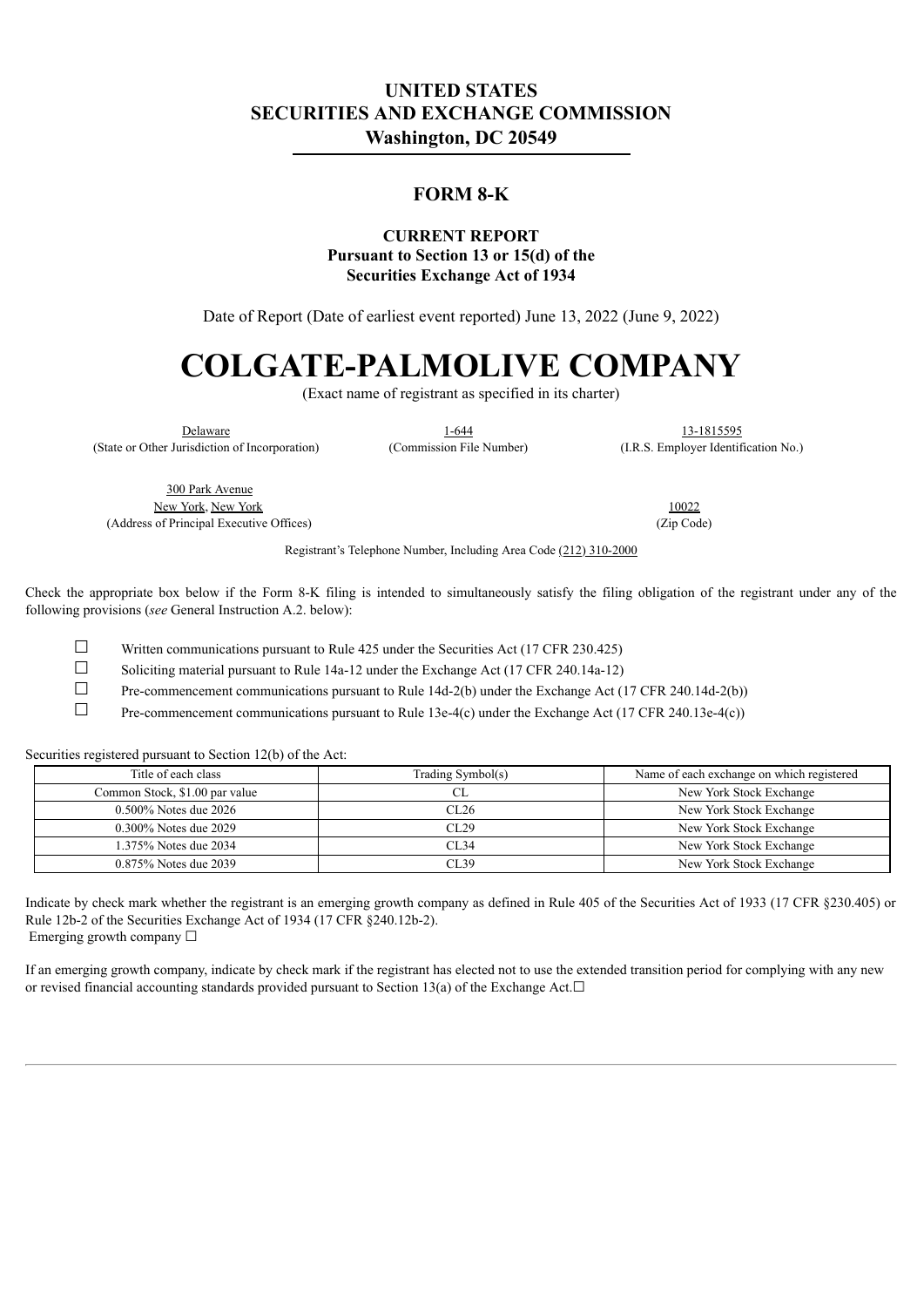#### **Item 5.02. Departure of Directors or Certain Officers; Election of Directors; Appointment of Certain Officers; Compensatory Arrangements of Certain Officers.**

#### Change in Principal Accounting Officer.

On June 9, 2022, the Board of Directors of Colgate-Palmolive Company (the "Company") elected Gregory Malcolm Vice President and Controller of the Company, effective June 30, 2022. In this capacity, Mr. Malcolm will serve as the Company's principal accounting officer. Philip G. Shotts, who has served as the Company's Controller since June 2018, will continue as Senior Vice President, Finance, also effective June 30, 2022.

Mr. Malcolm, 55, joined the Company in 1999 and has held key financial roles at the Company, including serving as Vice President, Assistant Controller since October 2021. He previously served as Vice President, Chief Business Services Officer from June 2019 to September 2021 and as Vice President, Corporate Audit from November 2016 to June 2019.